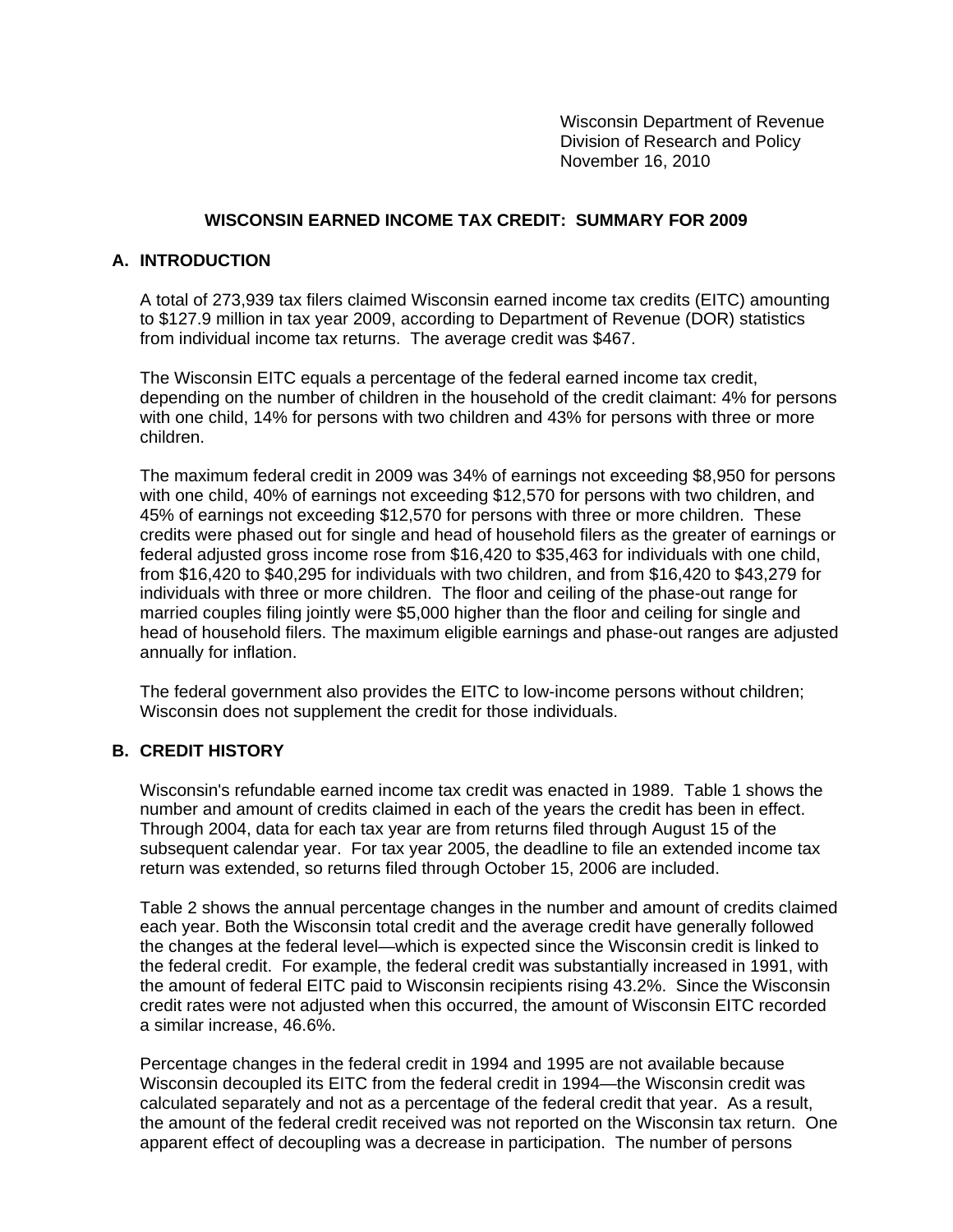claiming the Wisconsin EITC was lower in 1994, when the credit was decoupled, than in 1993. Participation rebounded sharply in 1995, surging 11.5%, when the credit was once again based on the federal credit.

The number of Wisconsin EITC recipients and the amount claimed declined in the late 1990s, but both have increased since then. In 2009, the number of recipients and the amount of credits surged again due to a temporary increase in the credit rate for individuals with three or more children and a temporary increase in the eligible income range for married filers. Whereas the number of recipients and the amount of credits increased by 2.7% and 7.0%, respectively in tax year 2008, they increased by 12.7% and 33.4%, respectively in tax year 2009.

| TAX YEARS 1989 – 2009 |            |                       |         |                      |         |  |  |
|-----------------------|------------|-----------------------|---------|----------------------|---------|--|--|
|                       |            | <b>Federal Credit</b> |         | Wisconsin            |         |  |  |
| <b>Tax Year</b>       | Number Of  | Amount*               | Average | <b>Credit Amount</b> | Average |  |  |
|                       | Recipients | (\$ thou)             | (\$)    | (\$ thou)            | (\$)    |  |  |
| 1989                  | 126,511    | \$68,409.8            | \$541   | \$16,464.1           | \$130   |  |  |
| 1990                  | 136,205    | 77,718.0              | 571     | 18,916.8             | 139     |  |  |
| 1991                  | 153,194    | 111,255.2             | 726     | 27,725.0             | 181     |  |  |
| 1992                  | 165,951    | 134,697.7             | 812     | 33,572.0             | 202     |  |  |
| 1993                  | 172,425    | 153,726.5             | 892     | 38,652.1             | 224     |  |  |
| 1994                  | 171,260    | N/A                   | N/A     | 49,150.1             | 287     |  |  |
| 1995                  | 191,019    | 287,033.7             | 1,503   | 54,750.6             | 287     |  |  |
| 1996                  | 195,980    | 332,449.8             | 1,696   | 58,177.5             | 297     |  |  |
| 1997                  | 194,023    | 344,338.8             | 1,775   | 60,760.8             | 313     |  |  |
| 1998                  | 189,102    | 342,960.1             | 1,814   | 59,932.8             | 317     |  |  |
| 1999                  | 185,442    | 339,062.5             | 1,828   | 59,057.7             | 318     |  |  |
| 2000                  | 185,499    | 342,729.6             | 1,848   | 59,075.7             | 318     |  |  |
| 2001                  | 189,586    | 355,624.2             | 1,876   | 60,346.8             | 318     |  |  |
| 2002                  | 210,624    | 410,860.2             | 1,951   | 69,029.2             | 328     |  |  |
| 2003                  | 214,164    | 423,617.1             | 1,978   | 69,765.9             | 326     |  |  |
| 2004                  | 216,707    | 445,730.6             | 2,057   | 73,482.6             | 339     |  |  |
| 2005                  | 223,518    | 478,468.8             | 2,141   | 78,831.0             | 353     |  |  |
| 2006                  | 227,497    | 506,355.6             | 2,226   | 83,193.4             | 366     |  |  |
| 2007                  | 236,691    | 550,017.1             | 2,324   | 89,549.0             | 378     |  |  |
| 2008                  | 243,131    | 585,144.5             | \$2,407 | 95,848.1             | 394     |  |  |
| 2009                  | 273,939    | \$708,646.4           | \$2,587 | \$127,868.2          | \$466   |  |  |

| TARI F 1                                                 |
|----------------------------------------------------------|
| FEDERAL AND STATE EARNED INCOME TAX CREDITS IN WISCONSIN |
| $TAY VFARS 1989 - 2009$                                  |

\* For taxpayers with Wisconsin EITC only. Data on federal credits for other taxpayers, in particular, persons without children, are not reported on Wisconsin tax returns. N/A Not available. Because the Wisconsin credit was calculated separately from the federal credit in 1994, the amount of federal credit was not recorded on the Wisconsin tax return.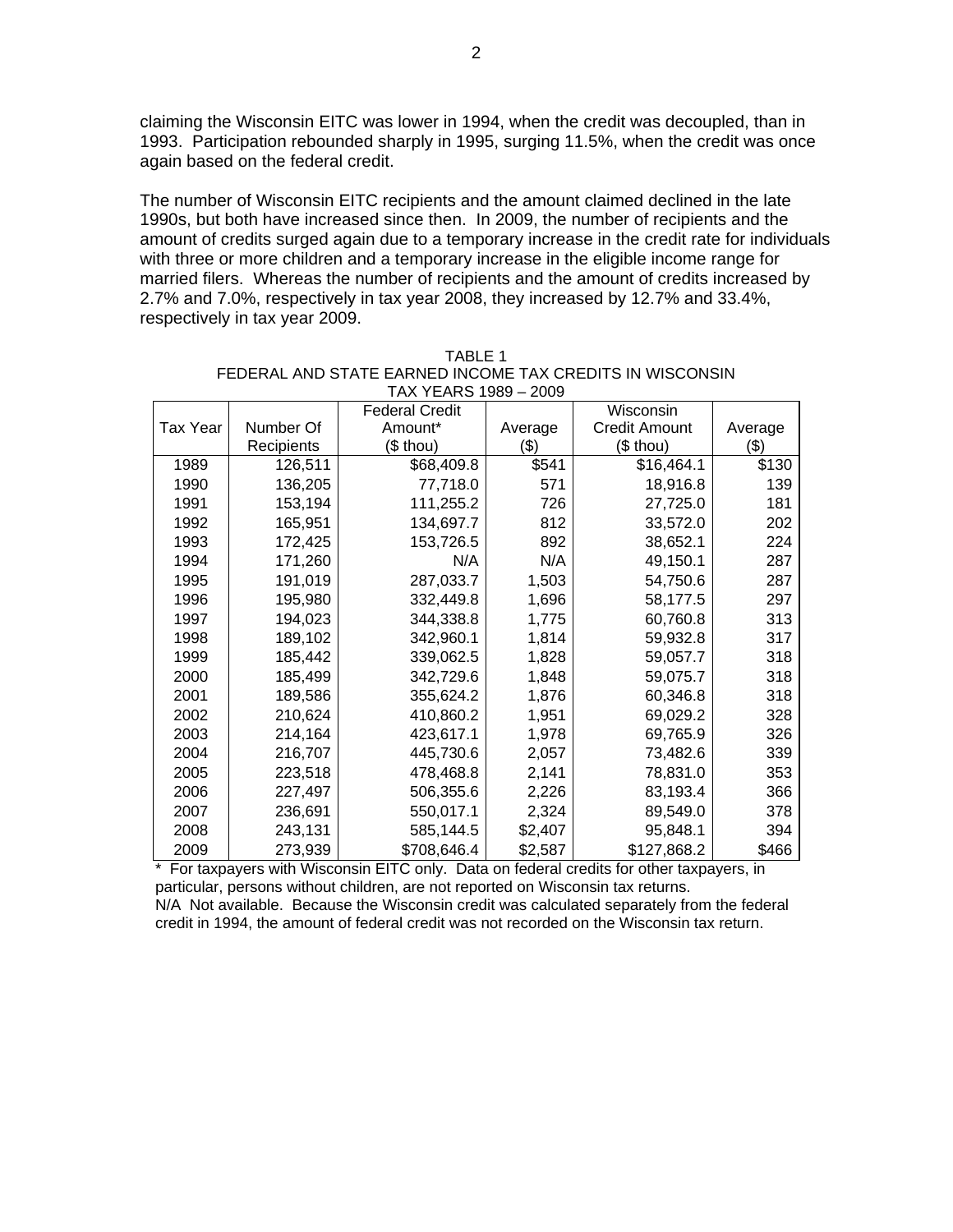| TABLE 2<br>FEDERAL AND STATE EARNED INCOME TAX CREDITS IN WISCONSIN |                                    |           |           |                      |         |  |  |  |
|---------------------------------------------------------------------|------------------------------------|-----------|-----------|----------------------|---------|--|--|--|
| ANNUAL PERCENTAGE CHANGES, TAX YEARS 1989 - 2009                    |                                    |           |           |                      |         |  |  |  |
|                                                                     | <b>Federal Credit</b><br>Wisconsin |           |           |                      |         |  |  |  |
| Tax Year                                                            | Number Of                          | Amount*   | Average   | <b>Credit Amount</b> | Average |  |  |  |
|                                                                     | Recipients                         | (\$ thou) | (3)       | (\$ thou)            | (3)     |  |  |  |
| 1990                                                                | 7.7%                               | 13.6%     | 5.5%      | 14.9%                | 6.7%    |  |  |  |
| 1991                                                                | 12.5                               | 43.2      | 27.3      | 46.6                 | 30.3    |  |  |  |
| 1992                                                                | 8.3                                | 21.1      | 11.8      | 21.1                 | 11.8    |  |  |  |
| 1993                                                                | 3.9                                | 14.1      | 9.8       | 15.1                 | 10.8    |  |  |  |
| 1994                                                                | $-0.7$                             | <b>NA</b> | <b>NA</b> | 27.2                 | 28.0    |  |  |  |
| 1995                                                                | 11.5                               | <b>NA</b> | <b>NA</b> | 11.4                 | $-0.1$  |  |  |  |
| 1996                                                                | 2.6                                | 15.8      | 12.9      | 6.3                  | 3.6     |  |  |  |
| 1997                                                                | $-1.0$                             | 3.6       | 4.6       | 4.4                  | 5.4     |  |  |  |
| 1998                                                                | $-2.5$                             | $-0.4$    | 2.2       | $-1.4$               | 1.2     |  |  |  |
| 1999                                                                | $-1.9$                             | $-1.1$    | 0.8       | $-1.5$               | 0.3     |  |  |  |
| 2000                                                                | 0.0                                | 1.1       | 1.1       | 0.0                  | 0.0     |  |  |  |
| 2001                                                                | 2.2                                | 3.8       | 1.5       | 2.2                  | $-0.1$  |  |  |  |
| 2002                                                                | 11.1                               | 15.5      | 4.0       | 14.4                 | 3.1     |  |  |  |
| 2003                                                                | 1.7                                | 3.1       | 1.4       | 1.1                  | $-0.6$  |  |  |  |
| 2004                                                                | 1.2                                | 5.2       | 4.0       | 5.3                  | 4.0     |  |  |  |
| 2005                                                                | 3.1                                | 7.3       | 4.1       | 7.3                  | 4.0     |  |  |  |
| 2006                                                                | 1.8                                | 5.8       | 4.0       | 5.5                  | 3.7     |  |  |  |
| 2007                                                                | 4.0                                | 8.6       | 4.4       | 7.6                  | 3.3     |  |  |  |
| 2008                                                                | 2.7                                | 6.4       | 3.6       | 7.0                  | 4.2     |  |  |  |
| 2009                                                                | 12.7%                              | 21.1%     | 7.5%      | 33.4%                | 18.3%   |  |  |  |

\* For taxpayers with Wisconsin EITC only. Data on federal credits for other taxpayers, in particular, persons without children, are not reported on Wisconsin tax returns. N/A Not available. Because the Wisconsin credit was calculated separately from the federal credit in 1994, the amount of federal credit was not recorded on the Wisconsin tax return.

# **C. CREDITS BY FILING STATUS**

Table 3 reports the number of 2009 EITC recipients, the number of children they have, and the amount of credits they receive by filing status and number of children. As the table shows, most recipients are unmarried. About 57% are heads of household, that is, single persons with children who are considered dependents for tax purposes, and about 11% are single filers who do not claim their children as dependents on their tax returns, typically because the non-custodial parent is allowed the dependency claim.

Married couples, while only about 32% of the recipients, received 41% of the credit and their average credit of \$598 was substantially higher than the averages for heads of household (\$426) and single filers (\$293). Married couples had higher average credits and received a larger share of the total credit amount because a larger percentage of them had three or more children, which qualifies for the largest credit. Thirty-two percent of married claimants had three or more children compared to 9% for single claimants and 15% for head of household claimants.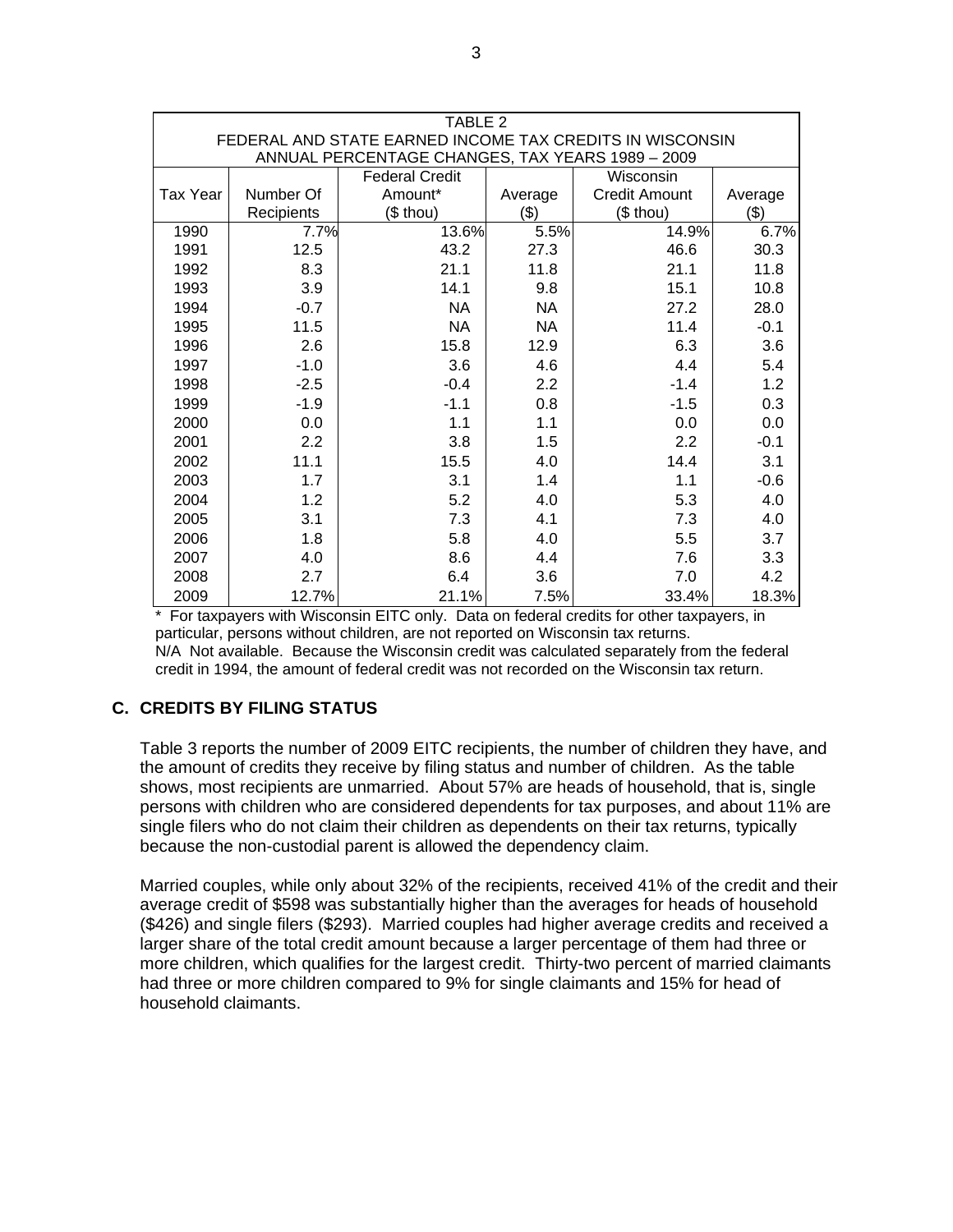| Filing Status/           | Number of | $%$ of | Number of  | <b>Total Amount</b> | % of   | Average |
|--------------------------|-----------|--------|------------|---------------------|--------|---------|
| Number of Dependents     | Credits   | Total  | Dependents |                     | Total  | Amount  |
| Single                   |           |        |            |                     |        |         |
| 1 Dependent              | 19,822    | 7.2%   | 19,822     | \$1,657,627         | 1.3%   | \$84    |
| 2 Dependents             | 6,923     | 2.5    | 13,846     | 3,007,005           | 2.4    | 434     |
| 3 or More Dependents     | 2,663     | 1.0    | 8,156      | 3,959,978           | 3.1    | 1,487   |
| Subtotal                 | 29,408    | 10.7   | 41,824     | 8,624,610           | 6.7    | 293     |
| <b>Head of Household</b> |           |        |            |                     |        |         |
| 1 Dependent              | 83,086    | 30.3   | 83,086     | 6,562,191           | 5.1    | 79      |
| 2 Dependents             | 49,813    | 18.2   | 99,626     | 22,237,245          | 17.4   | 446     |
| 3 or More Dependents     | 23,807    | 8.7    | 73,620     | 37,913,931          | 29.7   | 1,593   |
| Subtotal                 | 156,706   | 57.2   | 256,332    | 66,713,367          | 52.2   | 426     |
| <b>Married Joint</b>     |           |        |            |                     |        |         |
| 1 Dependent              | 26,093    | 9.5    | 26,093     | 1,898,475           | 1.5    | 73      |
| 2 Dependents             | 33,258    | 12.1   | 66,516     | 12,557,380          | 9.8    | 378     |
| 3 or More Dependents     | 28,474    | 10.4   | 94,186     | 38,074,407          | 29.8   | 1,337   |
| Subtotal                 | 87,825    | 32.1   | 186,795    | 52,530,262          | 41.1   | 598     |
| All Filers               |           |        |            |                     |        |         |
| 1 Dependent              | 129,001   | 47.1   | 129,001    | 10,118,293          | 7.9    | 78      |
| 2 Dependents             | 89,994    | 32.9   | 179,988    | 37,801,630          | 29.6   | 420     |
| 3 or More Dependents     | 54,944    | 20.1   | 175,962    | 79,948,316          | 62.5   | 1,455   |
| Total                    | 273,939   | 100.0% | 484,951    | \$127,868,239       | 100.0% | \$467   |

TABLE 3 WISCONSIN EARNED INCOME TAX CREDITS BY FILING STATUS AND NUMBER OF DEPENDENTS, 2009

Components may not sum to total due to rounding.

### **D. CREDITS BY NUMBER OF DEPENDENTS**

Table 3 also shows that almost half of the filers claiming an earned income tax credit had one dependent (47.1%), while 32.9% had two, and 20.1% had three or more. Because Wisconsin provides substantially larger credits to larger families, 62.5% of the credit went to recipients with three or more children, 29.6% to those with two children, and 7.9% to those with one child.

The effect of the Wisconsin adjustment for family size can also be seen by comparing the average credit, which was \$1,455 for those with three or more dependents, \$420 for those with two dependents, and \$78 for those with one dependent.

## **E. CREDITS BY COUNTY**

Table 4 shows the number and amount of credits and the average credit for Wisconsin's 72 counties in 2009. Milwaukee County, the state's most populous county, had 65,919 credits totaling \$35.9 million and an average credit of \$545. That county accounted for 24% of all state EITC recipients and 28% of all credits paid. The second largest county, Dane, had 15,117 recipients claiming approximately \$6.3 million, for an average credit of \$415.

The county with the highest average credit was Menominee; its \$650 average was 39% higher than the state average of \$467 and \$96 higher than the \$554 average credit in Rusk County, which had the second highest average.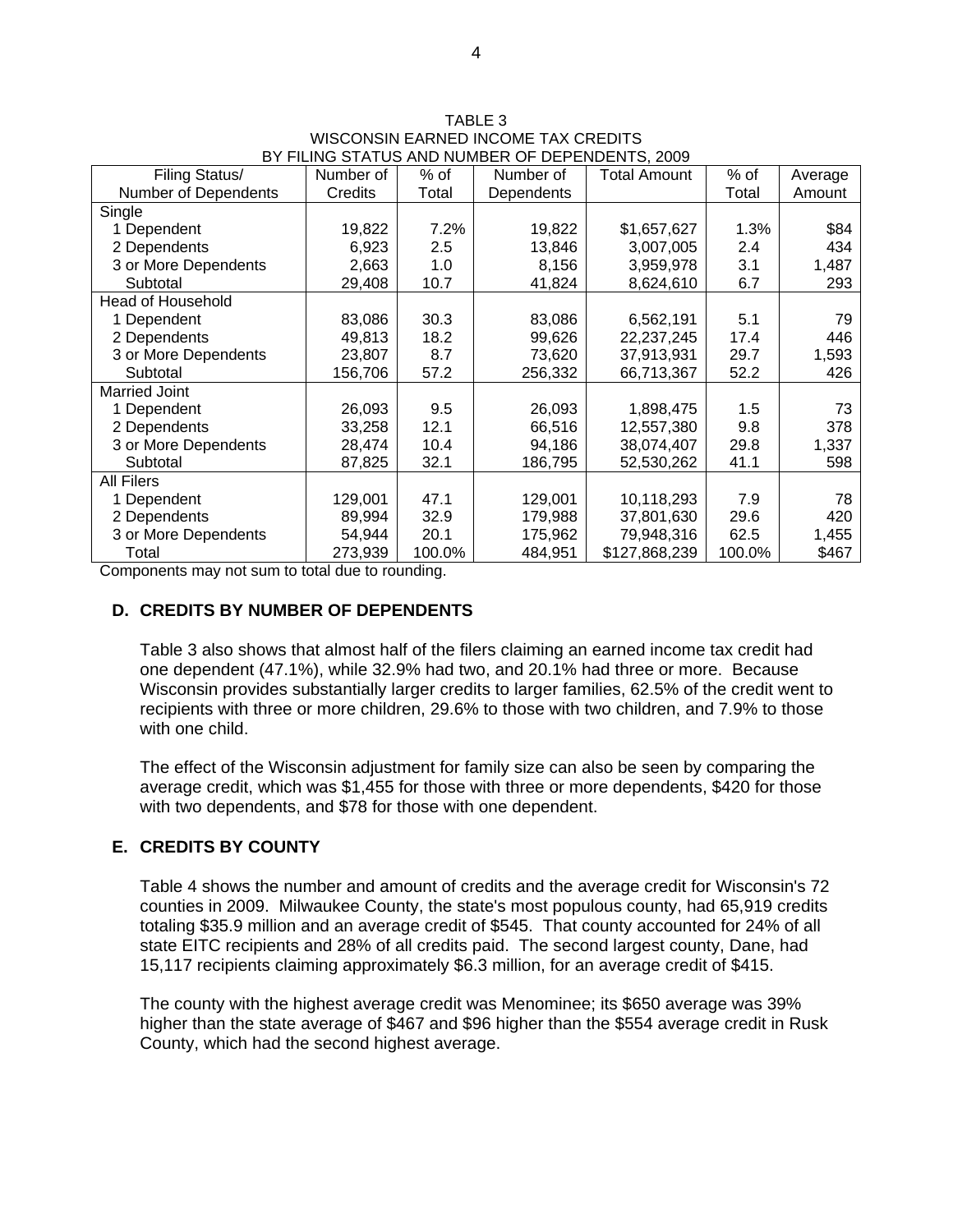TABLE 4 EARNED INCOME TAX CREDITS BY COUNTY, 2009

|                 | Number of | Amount of   | Average     |              | Number     | Amount of     | Average       |
|-----------------|-----------|-------------|-------------|--------------|------------|---------------|---------------|
| County          | Credits   | Credit (\$) | Credit (\$) | County       | of Credits | Credit (\$)   | $Credit$ (\$) |
| Adams           | 1060      | \$515,141   | \$486       | Marinette    | 2,409      | \$1,060,665   | \$440         |
| Ashland         | 1,148     | 538,595     | 469         | Marquette    | 782        | 367,622       | 470           |
| <b>Barron</b>   | 2,777     | 1,262,170   | 455         | Menominee    | 535        | 347,990       | 650           |
| <b>Bayfield</b> | 799       | 393,674     | 493         | Milwaukee    | 65,919     | 35,902,561    | 545           |
| <b>Brown</b>    | 11,536    | 5,053,000   | 438         | Monroe       | 2,465      | 1,120,231     | 454           |
| <b>Buffalo</b>  | 744       | 350,887     | 472         | Oconto       | 1,830      | 776,499       | 424           |
| <b>Burnett</b>  | 907       | 424,090     | 468         | Oneida       | 1,759      | 697,860       | 397           |
| Calumet         | 1,469     | 582,026     | 396         | Outagamie    | 7,399      | 3,185,014     | 430           |
| Chippewa        | 3,294     | 1,527,076   | 464         | Ozaukee      | 1,829      | 665,983       | 364           |
| Clark           | 1,702     | 877,442     | 516         | Pepin        | 373        | 170,731       | 458           |
| Columbia        | 2,422     | 945,834     | 391         | Pierce       | 1,356      | 559,125       | 412           |
| Crawford        | 1021      | 506,528     | 496         | Polk         | 2,308      | 983,866       | 426           |
| Dane            | 15,117    | 6,271,781   | 415         | Portage      | 2,714      | 1,178,916     | 434           |
| Dodge           | 3,687     | 1,503,158   | 408         | Price        | 754        | 331,264       | 439           |
| Door            | 1,178     | 466,137     | 396         | Racine       | 10,360     | 5,073,127     | 490           |
| Douglas         | 2,350     | 982,210     | 418         | Richland     | 935        | 451,535       | 483           |
| Dunn            | 1,939     | 914,133     | 471         | Rock         | 9,024      | 4,027,748     | 446           |
| Eau Claire      | 4,442     | 1,898,372   | 427         | <b>Rusk</b>  | 944        | 522,957       | 554           |
| Florence        | 206       | 79,994      | 388         | St. Croix    | 2,833      | 1,146,914     | 405           |
| Fond du Lac     | 4,235     | 1,800,316   | 425         | Sauk         | 3,197      | 1,309,930     | 410           |
| Forest          | 617       | 282,392     | 458         | Sawyer       | 1,172      | 610,422       | 521           |
| Grant           | 2,425     | 1,127,034   | 465         | Shawano      | 2,259      | 1,059,627     | 469           |
| Green           | 1,809     | 799,360     | 442         | Sheboygan    | 5,039      | 2,174,339     | 432           |
| Green Lake      | 929       | 452,123     | 487         | Taylor       | 1102       | 554,905       | 504           |
| Iowa            | 1,166     | 522,773     | 448         | Trempealeau  | 1,582      | 684,838       | 433           |
| Iron            | 321       | 114,512     | 357         | Vernon       | 1,470      | 767,857       | 522           |
| Jackson         | 1,126     | 520,206     | 462         | Vilas        | 1,164      | 523,880       | 450           |
| Jefferson       | 3,337     | 1,378,011   | 413         | Walworth     | 4,291      | 1,966,165     | 458           |
| Juneau          | 1,562     | 758,913     | 486         | Washburn     | 1008       | 499,028       | 495           |
| Kenosha         | 7,981     | 3,656,859   | 458         | Washington   | 3,726      | 1,415,063     | 380           |
| Kewaunee        | 817       | 364,440     | 446         | Waukesha     | 8,376      | 3,112,789     | 372           |
| La Crosse       | 4,830     | 2,081,410   | 431         | Waupaca      | 2,599      | 1,120,240     | 431           |
| Lafayette       | 875       | 466,759     | 533         | Waushara     | 1,204      | 576,718       | 479           |
| Langlade        | 1,196     | 558,103     | 467         | Winnebago    | 6,939      | 2,787,538     | 402           |
| Lincoln         | 1,489     | 652,186     | 438         | Wood         | 3,926      | 1,730,625     | 441           |
| Manitowoc       | 3,588     | 1,574,092   | 439         | Other*       | 5,924      | 3,237,758     | 547           |
| Marathon        | 6,332     | 2,964,172   | \$468       | <b>Total</b> | 273,939    | \$127,868,239 | \$467         |

\* Includes returns for which no county was listed. Components may not sum to total due to rounding.

# **F. PARTICIPATION BY COUNTY**

Two measures of the extent of participation in the EITC are the percentage of tax returns from the county that claim the credit and the percentage of the county's population in tax filing units receiving the EITC. For the latter measure, the number of people in a tax filing unit was based on the filing status (married couples filing jointly counted as two persons; heads of household and single filers as one) and on the number of dependents claimed for purposes of the EITC.

Table 5 shows both of these measures; again Menominee County stands out with far higher participation than any other county. While the EITC was claimed on 10.0% of all tax returns statewide, 44.3% of Menominee County returns included a claim for the credit. Similarly,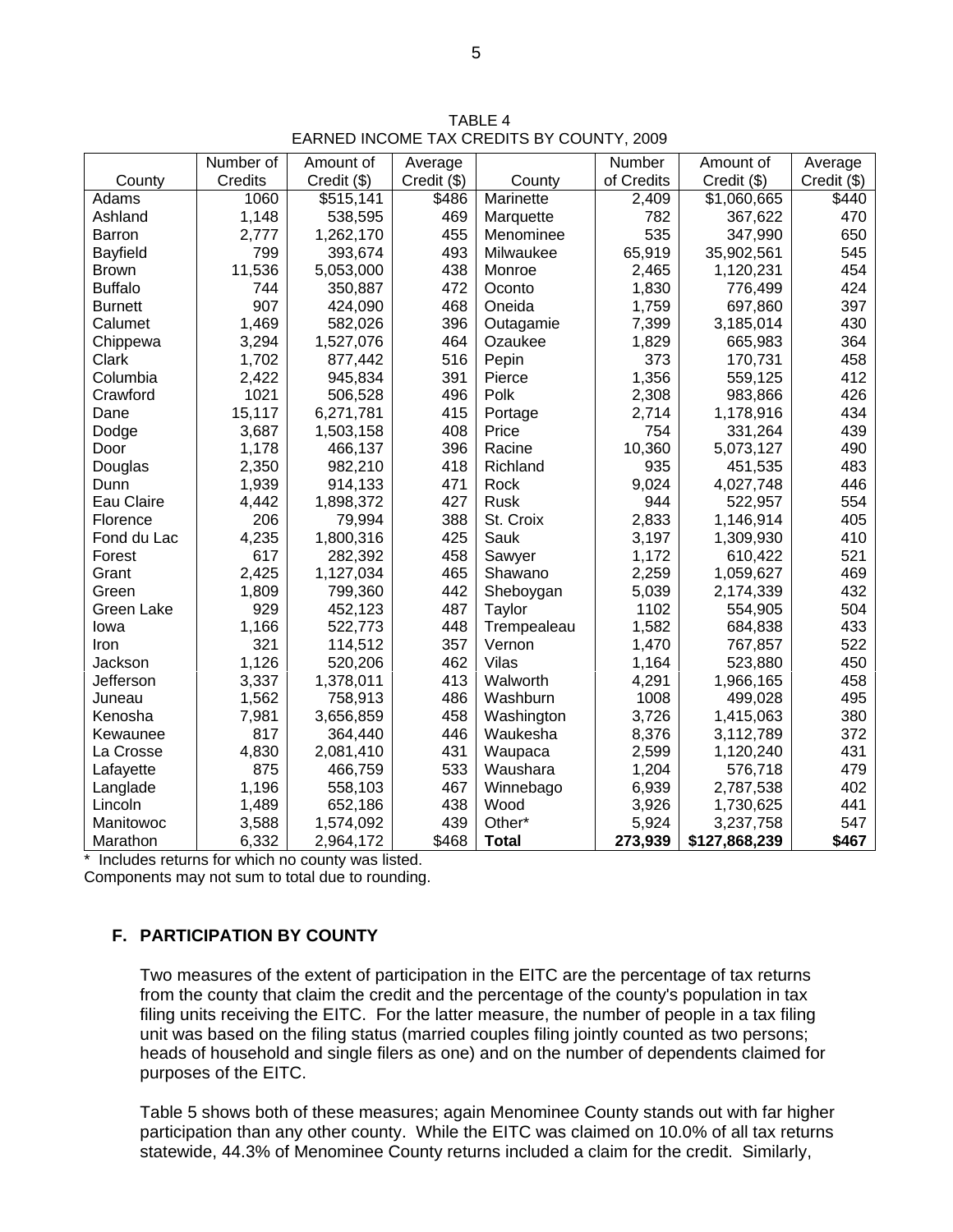35.8% of Menominee County's population was in tax filing units receiving the EITC. For all other counties, the percent of returns with the EITC ranged from 4.4% (Ozaukee County) to 16.2% (Ashland County) and the share of population in tax filing units receiving the EITC ranged from 6.4% (Ozaukee County) to 21.5% (Ashland County).

|                |         |             | Percent of |            |                         | Percent of |
|----------------|---------|-------------|------------|------------|-------------------------|------------|
|                |         |             | Returns    |            |                         | Population |
|                | Tax     | <b>EITC</b> | with EITC  | 2009       | <b>EITC</b>             | with EITC  |
| County         | Returns | Returns     | (% )       | Population | Population <sup>1</sup> | (% )       |
| Adams          | 8,811   | 1060        | 12.0%      | 22,112     | 3,327                   | 15.0%      |
| Ashland        | 7,091   | 1,148       | 16.2       | 17,055     | 3,659                   | 21.5       |
| Barron         | 21,442  | 2,777       | 13.0       | 48,200     | 8,889                   | 18.4       |
| Bayfield       | 7,026   | 799         | 11.4       | 16,411     | 2,593                   | 15.8       |
| <b>Brown</b>   | 116,128 | 11,536      | 9.9        | 245,426    | 35,009                  | 14.3       |
| <b>Buffalo</b> | 6,405   | 744         | 11.6       | 14,292     | 2,427                   | 17.0       |
| <b>Burnett</b> | 6,963   | 907         | 13.0       | 16,911     | 2,912                   | 17.2       |
| Calumet        | 20,437  | 1,469       | 7.2        | 46,642     | 4,672                   | 10.0       |
| Chippewa       | 27,269  | 3,294       | 12.1       | 62,286     | 10,626                  | 17.1       |
| Clark          | 13,770  | 1,702       | 12.4       | 34,900     | 5,925                   | 17.0       |
| Columbia       | 27,167  | 2,422       | 8.9        | 56,423     | 7,449                   | 13.2       |
| Crawford       | 7,373   | 1021        | 13.8       | 17,674     | 3,383                   | 19.1       |
| Dane           | 235,746 | 15,117      | 6.4        | 473,622    | 44,887                  | 9.5        |
| Dodge          | 40,006  | 3,687       | 9.2        | 90,022     | 11,521                  | 12.8       |
| Door           | 14,352  | 1,178       | 8.2        | 30,529     | 3,687                   | 12.1       |
| Douglas        | 19,209  | 2,350       | 12.2       | 44,448     | 7,108                   | 16.0       |
| Dunn           | 17,617  | 1,939       | 11.0       | 43,683     | 6,350                   | 14.5       |
| Eau Claire     | 44,939  | 4,442       | 9.9        | 99,019     | 13,657                  | 13.8       |
| Florence       | 1,958   | 206         | 10.5       | 5,346      | 656                     | 12.3       |
| Fond du Lac    | 47,138  | 4,235       | 9.0        | 102,151    | 13,284                  | 13.0       |
| Forest         | 4,103   | 617         | 15.0       | 10,483     | 1,942                   | 18.5       |
| Grant          | 21,515  | 2,425       | 11.3       | 51,688     | 7,865                   | 15.2       |
| Green          | 17,398  | 1,809       | 10.4       | 36,603     | 5,727                   | 15.6       |
| Green Lake     | 9,183   | 929         | 10.1       | 19,728     | 2,966                   | 15.0       |
| lowa           | 11,056  | 1,166       | 10.5       | 24,351     | 3,759                   | 15.4       |
| Iron           | 2,857   | 321         | 11.2       | 7,096      | 953                     | 13.4       |
| Jackson        | 8,831   | 1,126       | 12.8       | 20,305     | 3,568                   | 17.6       |
| Jefferson      | 37,504  | 3,337       | 8.9        | 81,310     | 10,410                  | 12.8       |
| Juneau         | 11,686  | 1,562       | 13.4       | 27,774     | 4,975                   | 17.9       |
| Kenosha        | 71,695  | 7,981       | 11.1       | 162,243    | 24,149                  | 14.9       |
| Kewaunee       | 9,633   | 817         | 8.5        | 21,488     | 2,728                   | 12.7       |
| La Crosse      | 51,621  | 4,830       | 9.4        | 113,318    | 15,053                  | 13.3       |
| Lafayette      | 7,478   | 875         | 11.7       | 16,600     | 2,959                   | 17.8       |
| Langlade       | 9,475   | 1,196       | 12.6       | 21,844     | 3,864                   | 17.7       |
| Lincoln        | 13,530  | 1,489       | 11.0       | 30,781     | 4,641                   | 15.1       |
| Manitowoc      | 38,461  | 3,588       | 9.3        | 85,065     | 11,522                  | 13.5       |
| Marathon       | 62,397  | 6,332       | 10.1       | 136,376    | 20,378                  | 14.9       |
| Marinette      | 19,087  | 2,409       | 12.6       | 45,019     | 7,621                   | 16.9       |
| Marquette      | 7,089   | 782         | 11.0       | 15,516     | 2,530                   | 16.3       |
| Menominee      | 1,207   | 535         | 44.3       | 4,655      | 1,666                   | 35.8       |
| Milwaukee      | 418,868 | 65,919      | 15.7%      | 931,830    | 197,144                 | 21.2%      |

TABLE 5 EARNED INCOME TAX CREDIT PARTICIPATION BY COUNTY, 2009

THE EITC population was based on the filing status (married couples filing jointly counted as two the EITC population was based on the filing status (married couples filing jointly counted as two persons; heads of household and single filers as one) and on the number of dependents claimed for purposes of the EITC.